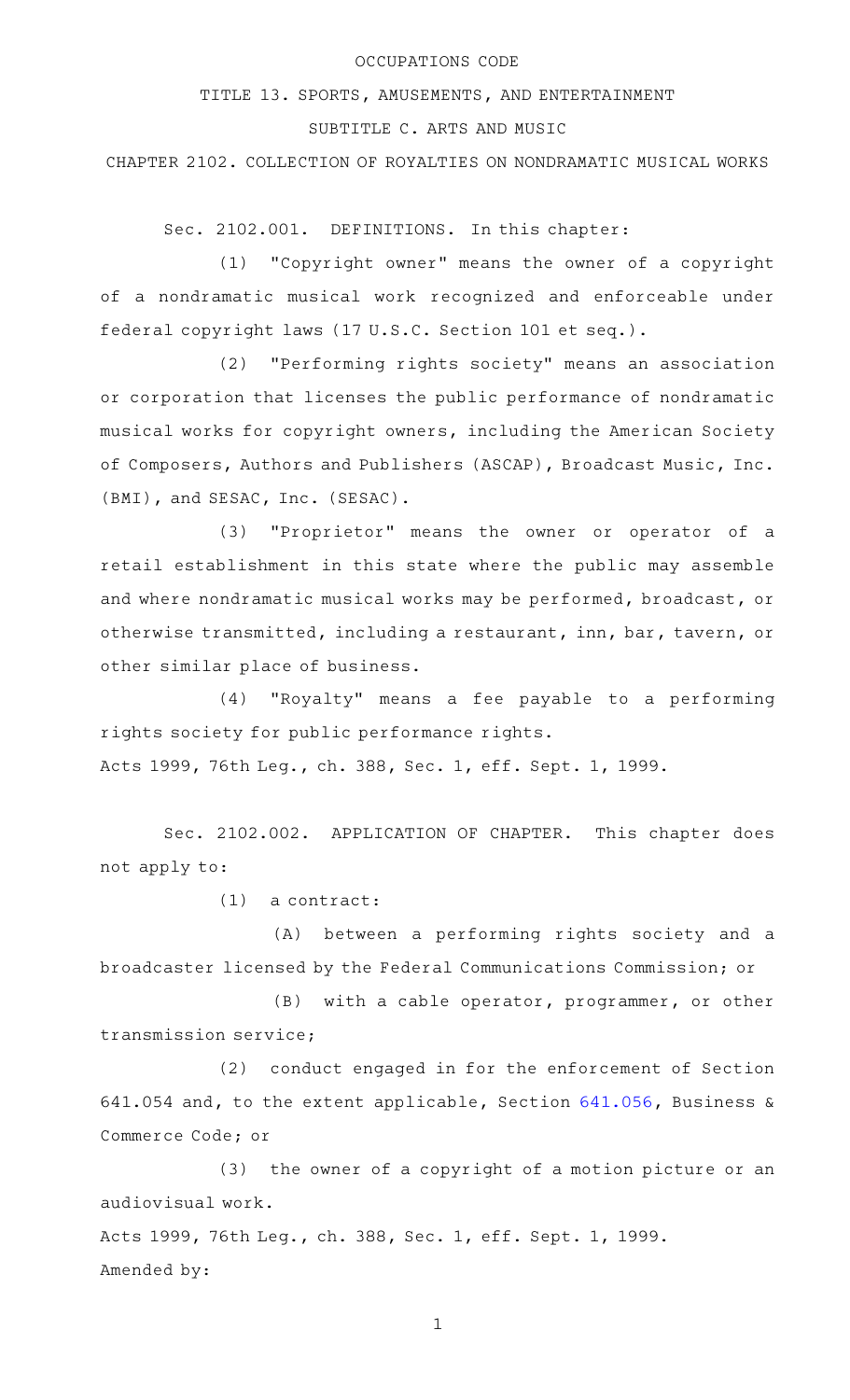Acts 2007, 80th Leg., R.S., Ch. 885 (H.B. [2278\)](http://www.legis.state.tx.us/tlodocs/80R/billtext/html/HB02278F.HTM), Sec. 2.30, eff. April 1, 2009.

Sec. 2102.003. REQUIRED DISCLOSURES. A performing rights society may not contract or offer to contract for the payment of royalties by a proprietor unless, at the time of the offer or any subsequent time, but not later than 72 hours before the execution of the contract, the performing rights society provides the proprietor, in writing, the following:

(1) rates and terms of royalties to be collected under the contract;

(2) at the proprietor's request, the opportunity to review the most current available list of the members or affiliates represented by the society;

(3) notice that the society will make available, on the proprietor's written request and at the proprietor's sole expense, the most current available list of the copyrighted musical works in the performing rights society's repertory; and

(4) notice that the society will identify the method for securing the list.

Acts 1999, 76th Leg., ch. 388, Sec. 1, eff. Sept. 1, 1999.

Sec. 2102.004. REQUIRED CONTRACT TERMS. A contract between a performing rights society and a proprietor for the payment of royalties executed in this state must:

- $(1)$  be in writing;
- $(2)$  be signed by the parties; and
- (3) include the following information:
	- $(A)$  the proprietor's name and business address;

(B) the name and location of each place of business to which the contract applies;

(C) the name and address of the performing rights society;

 $(D)$  the duration of the contract; and

(E) the rates and terms of royalties to be collected under the contract, including any sliding scale or schedule for any increase or decrease of those rates for the

2